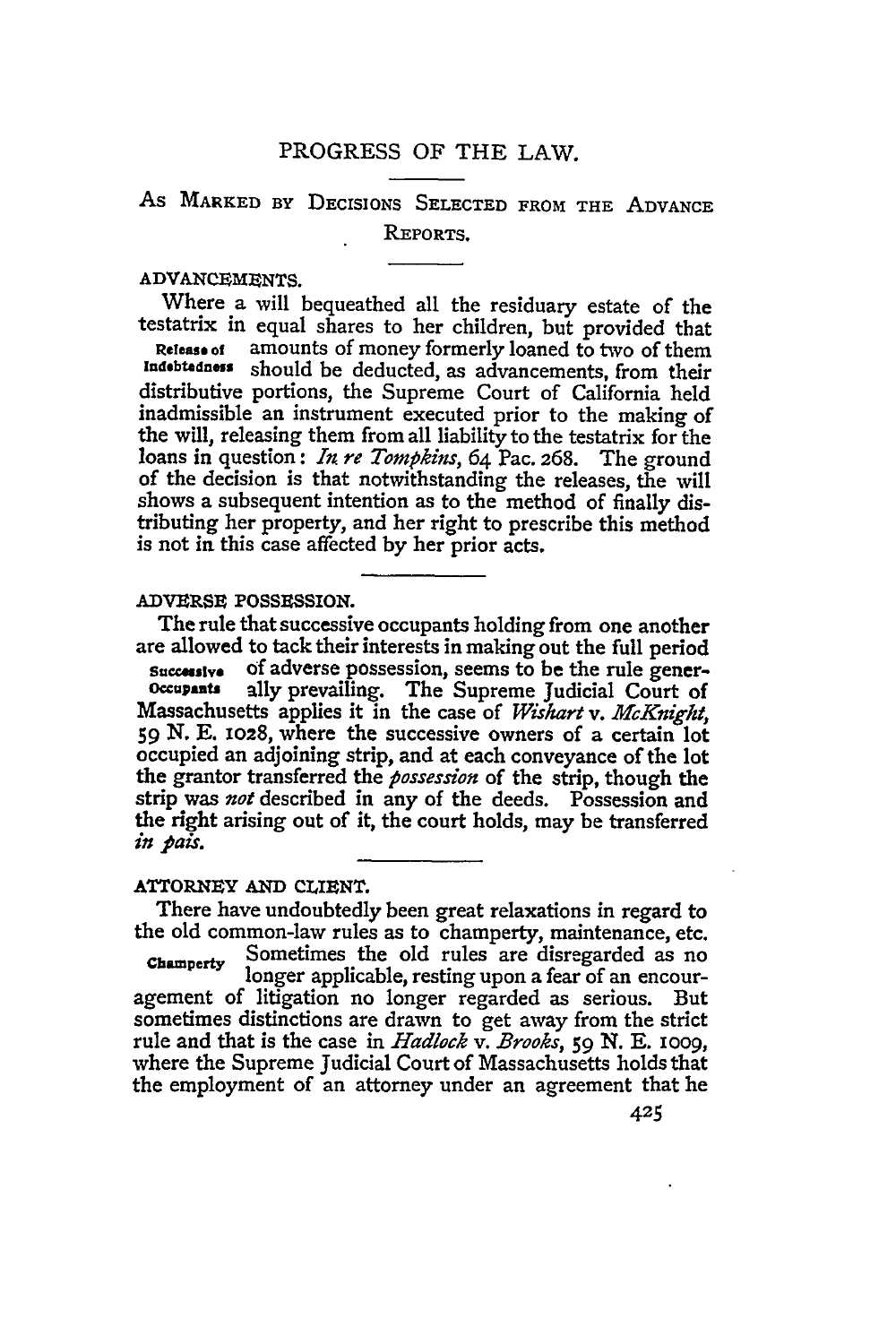# ATTORNEY **AND CLIENT** (Continued).

shall receive a part of the recovery does not constitute champerty, unless it also contains the further element that the attorney's services shall not constitute a debt due from the client either before or after the recovery, but that the attorney must look solely to the recovery for his compensation.

#### **BANKRUPTCY.**

It appeared in *Fite v. Fie,* **6I S.** W. **26,** that upon a divorce between husband and wife the husband was decreed to pay to

his wife a certain sum monthly as alimony. Later **Alimony** he was adjudged a bankrupt **by** the United States District Court. It is held in the above case by the Court of Appeals of Kentucky that his discharge in bankruptcy was a bar to the enforcement of the judgment. The court comes to the decision, apparently, with reluctance, but proceeds on the principle that the discharge in the bankruptcy court is binding on the state court, so long as the judgment of that court stands; and by it he had been relieved from this liability to pay alimony on the ground that he was just an ordinary debtor to. his divorced wife, and the obligation was similar to one arising out of contract.

#### BILLS **AND NOTES.**

Where an accommodation note is given as collateral security, the makers thereof are liable as principals and not as **Accommoda-** sureties, and the extension of time on the principal **atinrlakers** indebtedness without their consent will not release them from liability: *Dalaware County Trust, Safe-Deposit & Title Ins. Co. v. Haser,* 48 At1. 694 (Pa.). In like manner, the court holds that payment of an accommodation note taken as collateral security may be enforced without resorting to theoriginal debt for payment.

# **BREACH OF PROMISE TO MARRY.**

Whether evidence of seduction can be received in an action for breach of promise of marriage, to enhance the damages,

**Evidence of** when such seduction has not been specially pleaded **Seduction** was the question sought to be raised in *Myiill v. Bogardus, 59* **N. E.** 9oo. The Court of Appeals of New York, intimating that the question is one of considerable difficulty, decides the case on another ground; but Chief Justice Parker, with whom concurred another member of the court, regarded the question as properly presented and held that the evidencewould be inadmissible unless specially pleaded. These judgesaccordingly dissented from the decision of the majority.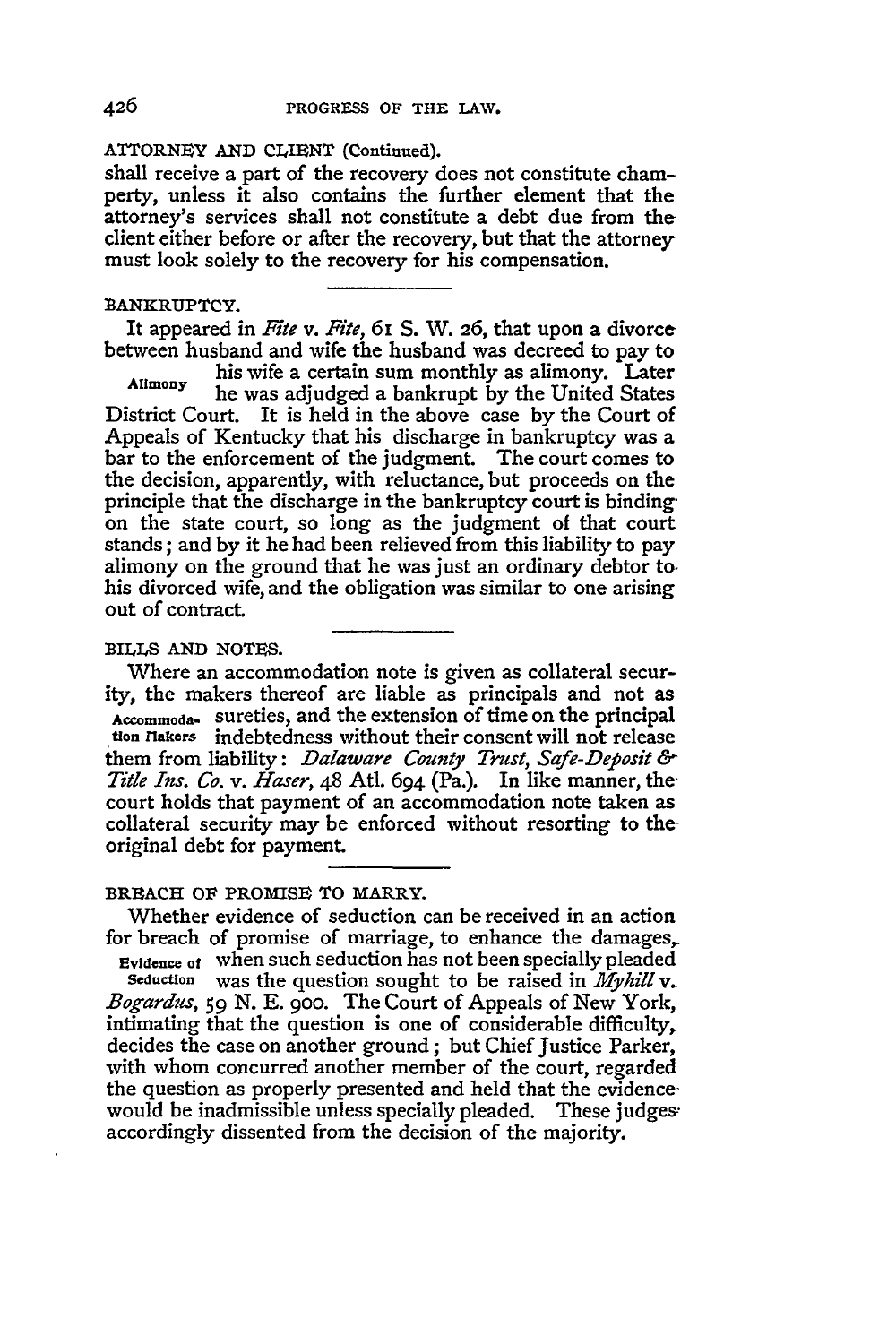# **CONSTITUTIONAL LAW.**

*People* vs. *Coler, 59* **N. E. 776,** is an important decision. In this case the section in question provided that there should **Public** not be used on any municipal work within the Contracts state any stone which it should be necessary naterial to dress or carve for such use, unless the same should be prepared for such use within the boundaries of the State of New York. This requirement is held void; first, as depriving municipalities and those contracting therewith of the right to contract freely; and, second, as in contravention of the Federal Constitution, vesting in Congress the right to regulate interstate commerce.

The determination of the narrow line which divides the cases where prohibition of the sale of articles of commerce is **Sale of** constitutional, and where it is not, is constantly<br>**Prohibited** raising questions of difficulty. In State v. Layton, **Prohibited** raising questions of difficulty. In *State v. Layton,* Articles 61 S. W. 171, the Supreme Court of Missouri is met by the question of the constitutionality of an act prohibiting the sale of alum baking powders. The act is upheld, though with some seeming hesitation. The court regards it as a *bona fide* attempt to guard the public health, and thinks that the articles are not so universally conceded to be Wholesome and innocuous that judicial notice may be taken thereof.

A state has no power to regulate the charges of a railroad company for the carriage of goods between two points in the

**Interstate** state, where the course of transportation must be **Commerce,** for a considerable part of the distance through<br>Regulation another state or territory: *Kansas City Ry*, Ca y, Regulation another state or territory: *Kansas City Ry. Co. v.* Board of Railroad Commissioners of Arkansas, 106 Fed. **353.** Such transportation the United States Circuit Court (W. **D.** Arkansas) holds, although continuous and made on through bills of lading, constitutes commerce "among **"** the states, within the meaning of the commerce clause of the Federal Constitution, and is subject to regulation by Congress alone.

In *Plzelps-Bigelow Windmill Co. v. North American Trust Co.,* 64 Pac. 63, a judgment had been perfected by a creditor. **Right** in At the time the law of Kansas upon an order of **Existing** sale provided for an appraisement of the property, **Remedies** and that land should not be sold for less than twothirds of its appraised value. This law was subsequently repealed and then an order of sale having been issued, the property was sold without appraisement, and for a price much less than two-thirds of an appraisement formerly made upon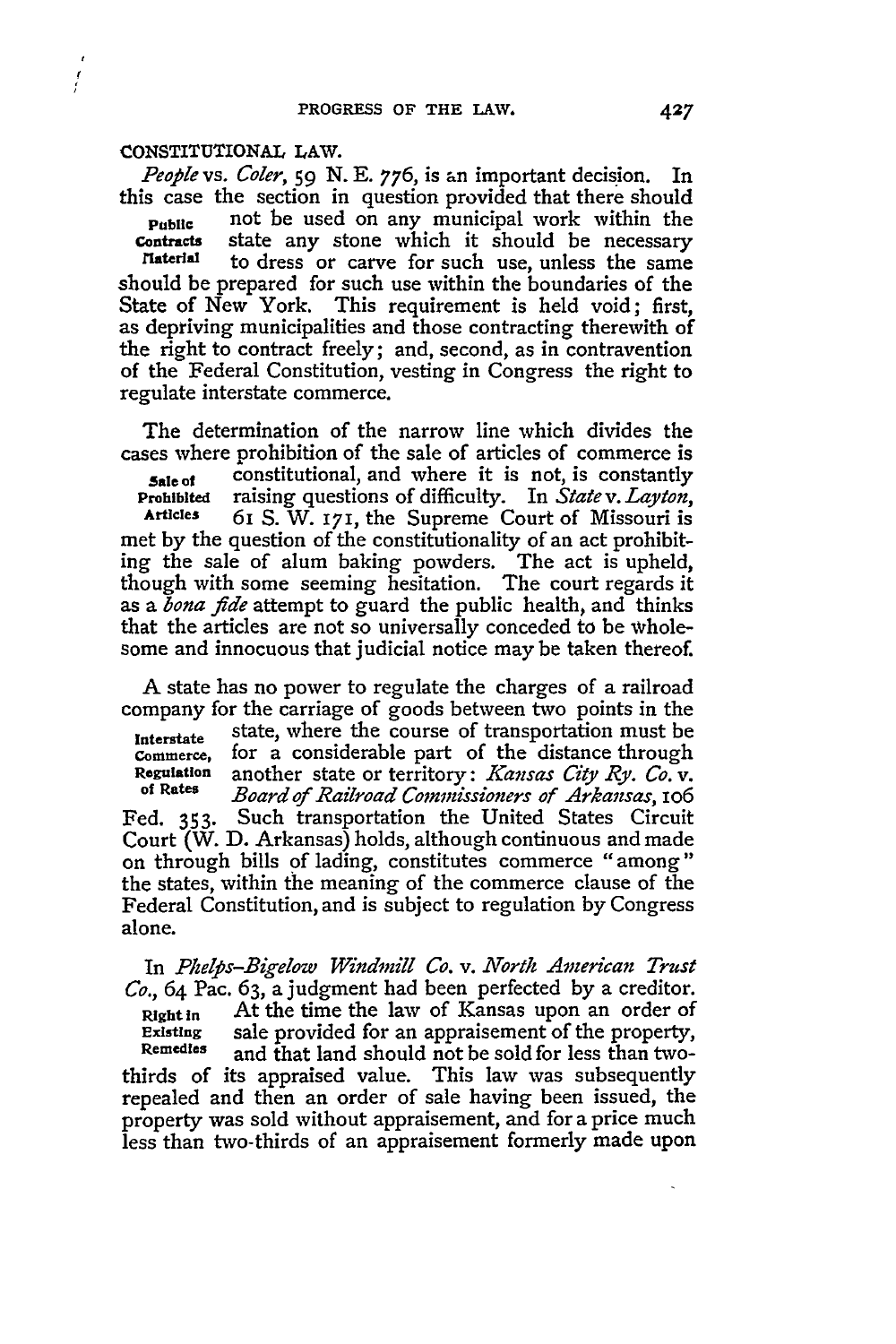# **CONSTITUTIONAL LAW** (Continued).

an unsuccessful attempt to sell under the old law. Under these circumstances the Supreme Court of Kansas holds, against the dissent of two judges, that the debtor, on whose land the lien had rested, had no vested right in the remedies or collection laws in force when the contract, upon which the judgment arose, was made, which would prevent legislative interference with them: that therefore the repeal of the appraisement law and the sale of the property without appraisement was valid.

#### **CONTRACTS.**

Just how far a declaration by one party of an intention not to perform his part of the contract gives to the other party an **Accrual of** immediate right of action, seems to be one of those **cause of.** branches of the law not yet thoroughly worked **Action** out. In *Pittman v.Pittman,* 61 S. W. 461, we have one phase of this question presented. In that case the plain-

tiff had performed services for the defendant in consideration of the defendant's promise to adopt him and make him the defendant's heir. The defendant later declared that he did not intend to carry out the contract, and it appeared that he had acted fraudulently in making the promise. The Court of Appeals of Kentucky holds that no recovery for the value of the services rendered can be had during the life of the defendant, for he may yet conclude to keep his contract.

Where it appeared that defendant had given plaintiff an option on certain stock, agreeing to transfer it at any time

Option on before the option expired on payment of the price,<br>Stock, the Supreme Court of Rhode Island holds (*Guil*the Supreme Court of Rhode Island holds *(Guil-*Tender *ford v. Mason,* 48 Atl. 386) that the strict rule of tender does not apply to such a contract. The plaintiff had no right to the actual transfer before he should pay his money, and the defendant no right to the money before he should deliver the stock. "The two things were interdependent, and, in the eye of the law, were to be performed simultaneously." Hence a new trial was granted, since plaintiff had been nonsuited on the ground that he was not prepared at any time to make a strictly legal tender.

#### CORPORATIONS.

The Supreme Court of Oklahoma holds, in *Chicago Building & Mfg. Co. v. Lyon,* 64 Pac. 6, that one cannot withdraw his **Subscription** subscription to the capital stock of a corporation **to Capital** without the consent of all persons who subscribed **Stock** to such stock, prior to such withdrawal. The principle from which the court draws its conclusion is that it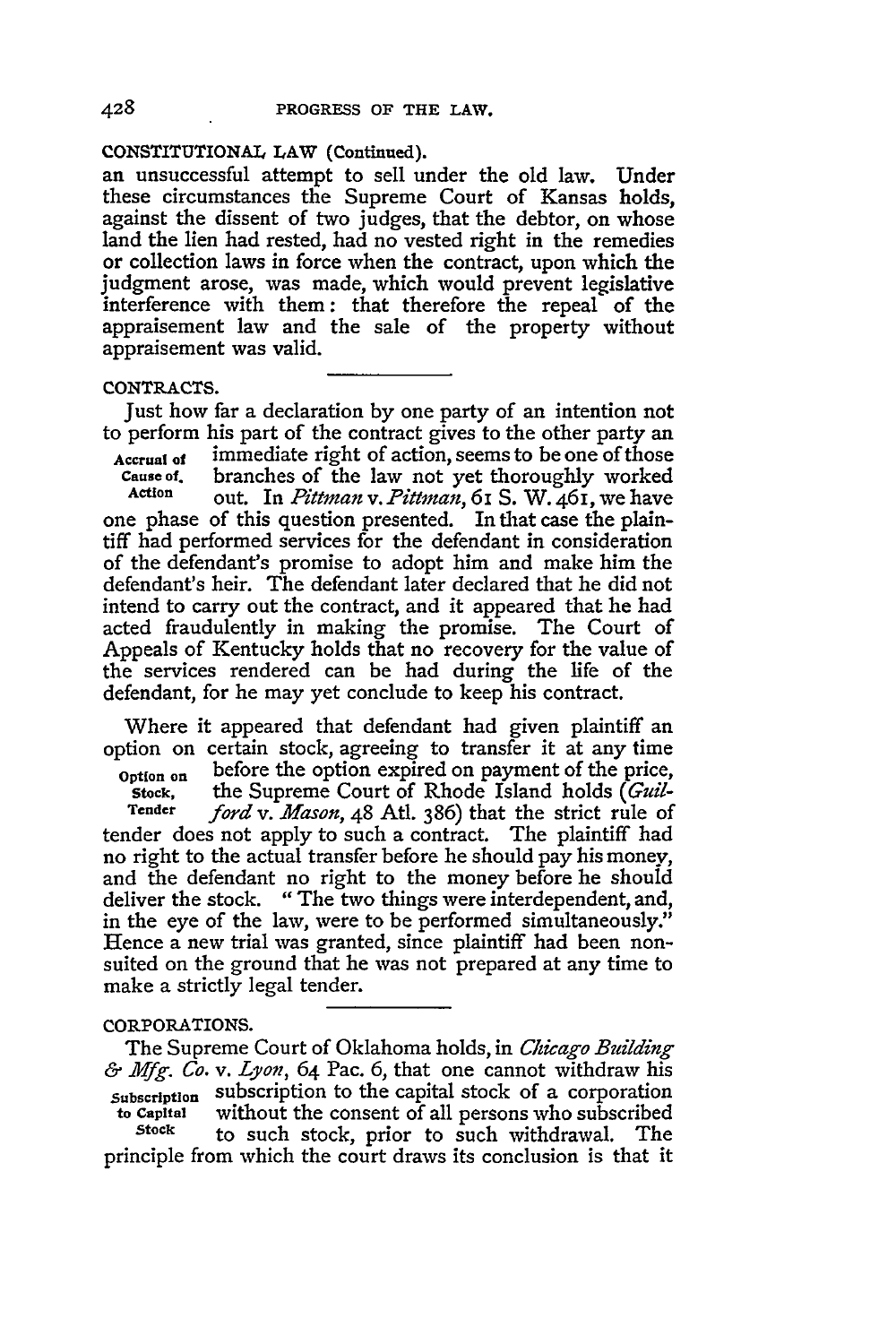# CORPORATIONS (Continued).

regards the subscription **by** a number of persons to the stock of a corporation to be thereafter formed by them, as constituting a contract between the subscribers to become stockholders when the corporation is formed; hence that it is irrevocable from the date of the subscription except upon the conditions above.

A trustee having authority to erect a school-house, but no power to borrow money, did borrow some to pay the con-

**Liability of** tractor by representing to the lender that the town-**Township for** ship had not the necessary funds. The money was **Money** paid to the contractor and the lender sued the

township. The Appellate Court of Indiana holds, in *White River School Township v. Dowell*, 59 N. E. 867, that the plaintiff might recover the money so loaned from the township, though the trustee had no power to borrow. The court claims it is a case for subrogation; that one party not a mere volunteer pays for another the debt for which the latter was primarily liable.

A case presenting somewhat similar facts to the case of *Bates v. Day, supra,* but in which the court comes to a very Action for different conclusion, is the case of *Harrell* v. **Unpaid** *Blount,* 38 **S,** E. 56. There the Supreme Court of **Subscription** Georgia holds that a creditor of an insolvent corporation, suing exclusively for his own benefit, may proceed against stockholders for balance due uponitheir stock subscriptions without joining with them other stockholders, similarly liable. The principle upon which the court proceeds is that "the proceeding amounted to merely an equitable garnishment designed and subject to the plaintiff's demands against the corporation assets belonging to it, which were beyond the reach of legal process."

#### **COVENANTS.**

The difficulty of the common law in allowing a broken covenant to run with land, is disregarded in *Geiszler v. De*

Against *Graaf, 59 N.* E. 993, where the Court of Appeals **incumbrances** of New York holds that a covenant in a deed against incumbrances is not a personal covenant, but runs with the land, and passes to a remote grantee, though there may have been a nominal breach of the covenant when the deed was delivered. The necessity to work out practical justice does not stop to satisfy the technicalities of the commonlaw rule.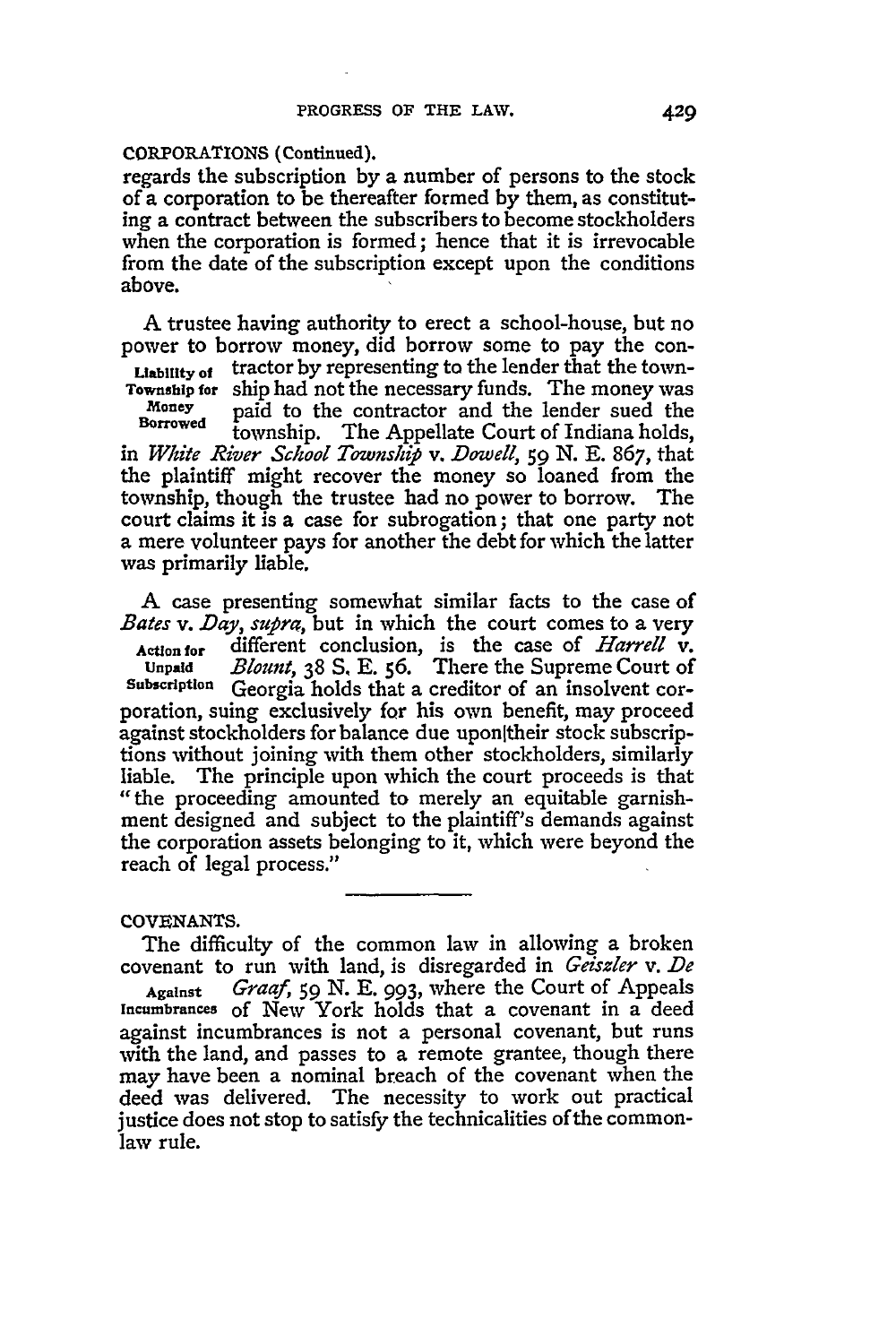**CRIMINAL LAW.**

In *Powers v. Commonwealth,* 61 **S.** W. 735, one of the cases arising out of the murder of Goebel, the Court of Appeals of

**Pardoning** Kentucky by a majority decision holds that the **Power** pardons issued **by** Taylor after Goebel had been declared governor by the legislature were invalid. The court holds that when two persons are present at the seat of government, each claiming to be a governor *de Jure,* and each assuming to perform the duties of the office, the one who is governor *de Jure* is also governor *de facto,* especially as affecting the validity of a pardon; that being an act of the commonwealth's grace asserted against the commonwealth.

#### **DESCENT.**

The Supreme Court of Kansas holds, in *Smith v. Becker,* 164 Pac. **70,** that the statute of their state (a statute similar to **imprisonment** those of other states), providing that when a per- **for Ufa** son shall be imprisoned under a sentence of imprisonment for life, his estate, property and effects shall be administered and disposed of in all respects as if he were naturally dead, must be confined in its application to such disposition of the estate as is necessary to satisfy the rights of creditors; the descent of the property is not cast upon the heirs by the fact of such sentence and imprisonment. The court regards important the considerations of possible commutation of the sentence or pardon. Three judges dissent, regarding the decision as defeating the very purpose of the statute.

# **ELECTION OF REMEDIES.**

*"The* rule that a choice of one of two inconsistent remedies or causes of action waives the other, applies only where there stake as to are two such remedies or causes of action." The **Existence of Supreme Court of Wisconsin**, applying this rule. Existence of Supreme Court of Wisconsin, applying this rule,<br>Additional bolds in *Fuller Marren Co. y. Flarter* 8r N W Additional **Suppense Court of Wisconsin, applying this fuller,**<br> **Additional** holds, in *Fuller-Warren Co. v. Harter*, 85 N. W. which he erroneously supposes he has and is defeated because of the error, he is not thereby precluded from suing over upon the proper cause of action.

# **EMINENT DOMAIN.**

In *Kansas & T. Coal Ry. Co. v. Northwestern Coal & Mining Co.,* 61 S. W. 684, the Supreme Court of Missouri holds **Road, Private** that where a railroad company is regularly organ- **or Public?** ized as such under laws making it a common carrier, the fact that its officers, directors, and stockholders are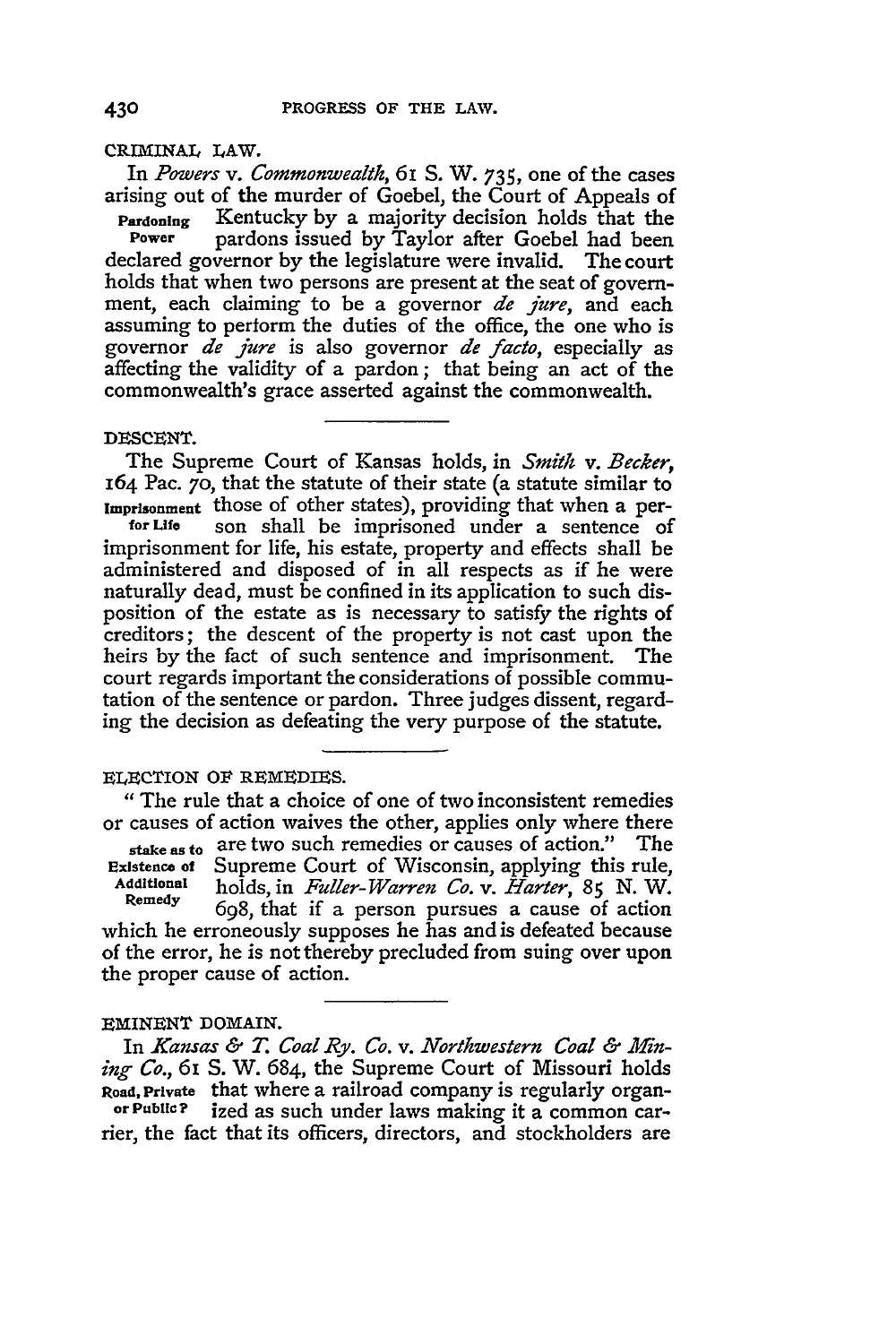### **EMINENT** DOMAIN (Continued).

the same as those of a coal-mining company, from which the railroad company will probably draw the major portion of its business, and that the mining company has loaned the railroad company the most of the capital required to build the road, does *not* render it a private road, so as to deprive it of the power of eminent domain. The property taken was from another coal company, and three judges dissent from the decision of the court on the ground that this is merely a rivalry between two coal companies, in which one has assumed the "garb of a railroad corporation," for the purpose of shutting out its rival from the market and reducing it to a dependency; that the land is therefore taken for a private purpose.

#### EVIDENCE.

The general prevalence of statutes at the present day rendering incompetent one party to a contract, as to statements Competency or transactions in the presence of the deceased<br>of Witness party gives more than local interest to the case of party, gives more than local interest to the case of *Dickerson v. Payne,* 48 Atl. 528. These statutes have most frequently been applied where each party takes some part in the transaction, or where evidence is offered as to statements made, but in this case the Supreme Court of New Jersey holds that in an action brought against an administrator to recover for services rendered to the intestate by the plaintiff as housekeeper and nurse, the plaintiff is not competent to testify to services rendered in the presence of the intestate. The decision, however it may be within the letter of the act, seems hardly within its spirit.

In *Hogan v. Carr*, 48 Atl. 688, the Supreme Court of Pennsylvania holds that a rough freehand drawing might be **Use of a** used **by** a handwriting expert to explain his **Diagram** methods to the jury, though it itself was not admissible in evidence. But they further held that while it was allowable for the expert so to use it, it was error for the trial court to refuse to permit the counsel for the opposing side to use it in making his address to the jury, since they regarded the ruling as preventing the counsel from adequately and intelligently discussing the methods of the expert.

# EXTRADITION.

The Supreme Court, Special Term (New York County), holds, in *People ex rel. Gallagher v. Hogan,* 69 **N.** Y. Supp. **Discretion of** 475, that it is no defence to a warrant of extradi-Governor tion that the prisoner has been convicted of a crime

in the state, but has been bailed during his appeal, and that he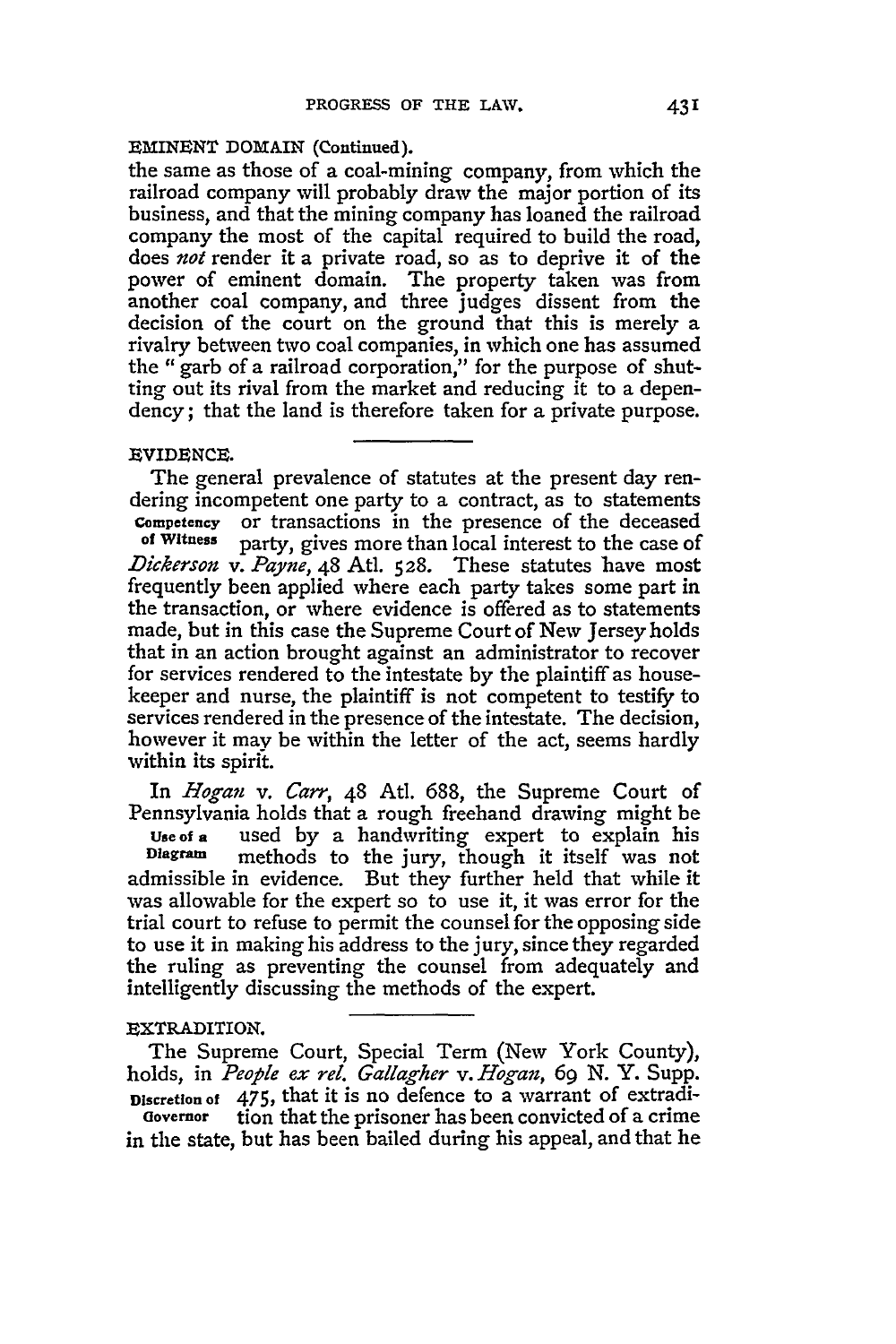#### EXTRADITION (Continued).

cannot be extradited till he has served his sentence, or until he has been finally acquitted. The basis of the decision is that the governor of the state may waive the right of the state to, punish the prisoner for a crime committed in the state.

### FELONY.

It has frequently been questioned whether the rule of the common law that one guilty of a felony must have been con-**Action for** victed or acquitted, or that there have been some Civil **Damages** other termination of the criminal proceeding, for which the person upon whom the felony was committed was not responsible, is still in force in our various jurisdictions. The question arose in *McBlain v. Edgar*, 48 Atl. 600, where there was an action for damages for an offence (which at criminal law would be rape) against a defendant who pleaded that he remained at the time of the action wholly untried. The Court of Errors and Appeals of New Jersey overrules the plea, holding that the reason upon which the common-law rule was founded has disappeared under our modern system of criminal procedure, with its public prosecutor. The court says: "The duty of a private person in this state ceases when he has made his complaint and appeared before the grand jury and secured or failed to secure an indictment. After that the prosecution is in the hands of the public prosecutor, and for his acts the private citizen is not responsible, nor chargeable with either his zeal or neglect in prosecuting."

# FORMER RECOVERY.

The Supreme Court of Pennsylvania holds, in *Kehoe* v. *Philadelphia, 48* **AU. 679,** that an action by a property owner **Change In** against the city for damages caused by water **Grade of** accumulating in holes in the street and percolating **Street** into the plaintiff's cellar after the grade of the street had been changed, was not barred by the recovery which the plaintiff had had for the damages occasioned by the change of grade. The court proceeds on the theory that the new cause of action is for the negligent maintenance of the street as altered by the change in grade.

# GIFTS MORTIS **CAUSA.**

The Civil Code of California, following in this respect the common law, allows gifts made in view of death to be revoked

**Sut to** by the giver at any time before death. In *Adams* Revoke, **Death** v. *Atherton,* 64 Pac. 283, it appeared that a person

**of Donor** had made a gift *mortis causa* to the defendant, but before her death had brought an action to revoke the gift, but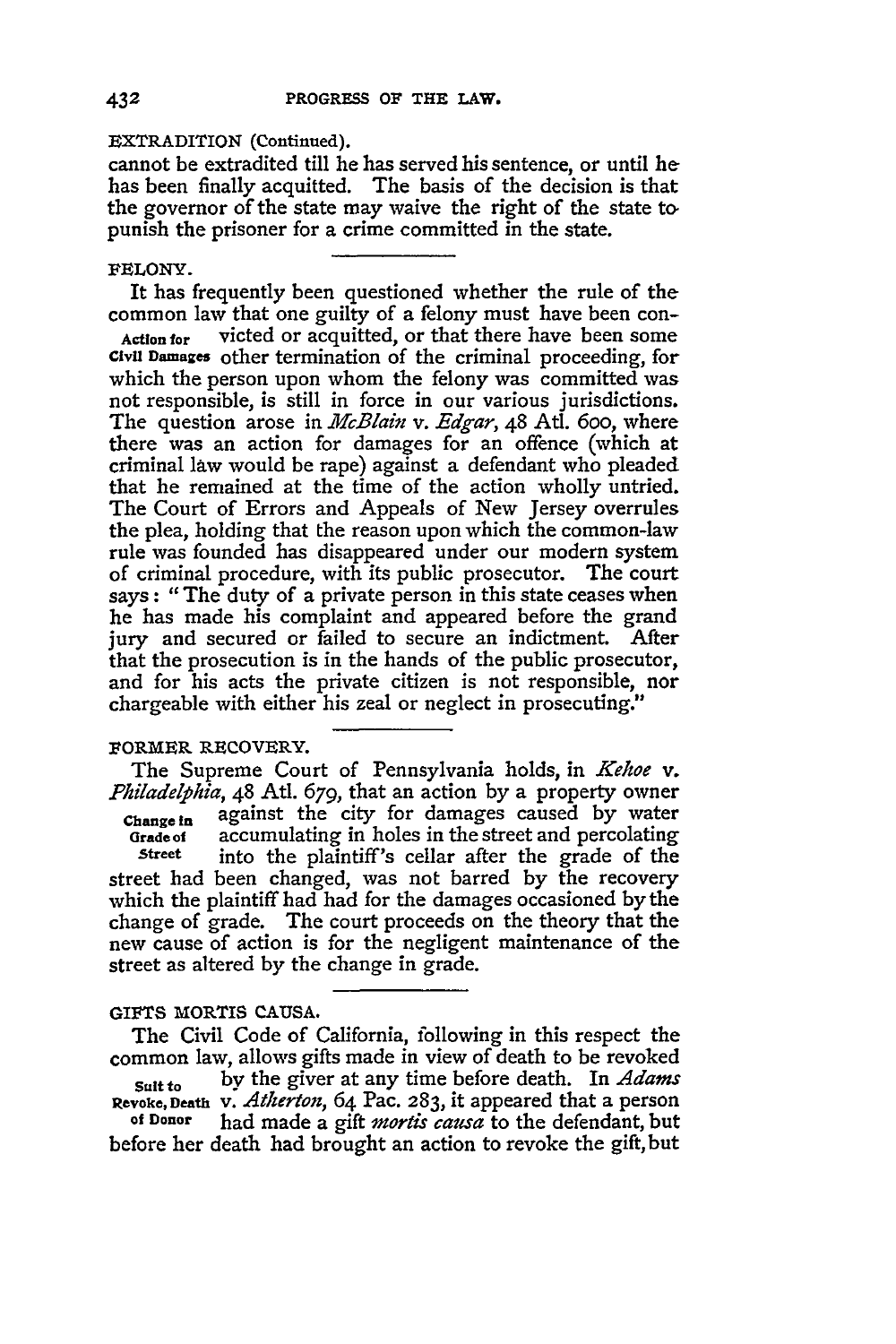# GIFTS **MORTIS CAUSA** (Continued).

she died before the trial. The Supreme Court of California holds that the commencement and prosecution of the action was sufficient to revoke the gift, though it did not proceed to judgment on account of the death of the donor. Judgment is therefore allowed to the executrix of the deceased donor.

# **HOMICIDE.**

Evidence as to the flight of the accused, where the homicide is admitted, may be considered by the jury to determine

Degree of the degree of the crime charged. *State v. Lyons,* Crime, **Flight** 64 Pac. 236 (Supreme Court of Idaho).

#### **INFANTS.**

The line between an infant's liability on the ground of fraud and his ordinary non-liability in contract is sometimes diffi-**Disafiirmance** cult of application. A close case appears in

*Damron v. Commonwealth*, 61 S. W. 459. There **Estoppel** an infant had conveyed land to father to enable the father to become surety in a bail bond, and that fact was recited in the deed as the consideration therefor. The court accepted the grantee as surety upon the faith of the grantor's (the infant's) testimony in open court that he was twenty-one years of age. Under these circumstances the Court of Appeals of Kentucky holds that the infant grantor was estopped, upon arriving at age, to disaffirm the deed. We are aware, say the court, that in some jurisdictions the contrary view is taken, but we believe that in most jurisdictions the rule is as announced.

#### **INSURANCE.**

A condition of a fire policy, requiring the insured to furnish proofs of loss within a certain time, is broken when the Proofs **of** Loss, insurer does not receive them until after such time,

**Mailing** though the insured mailed them before the time had expired: *Peabody v. Satterlee, 59* N. E. 818. The Court of Appeals of New York, in reaching this conclusion, proceeds upon the ground that where notice is required to be given personal notice is intended, and the insured, by selecting the mail, made it his agent and is liable for its effectiveness. Three judges dissent without assigning any reason.

The United States Circuit Court of Appeals (Third Circuit) holds, in *Life Insurance Co. v. O'Neill,* io6 Fed. 8oo, that the

Insurable mere relation of father and son is not enough to **Interest** give an adult son an insurable interest in his father's life. The court defines an insurable interest as follows: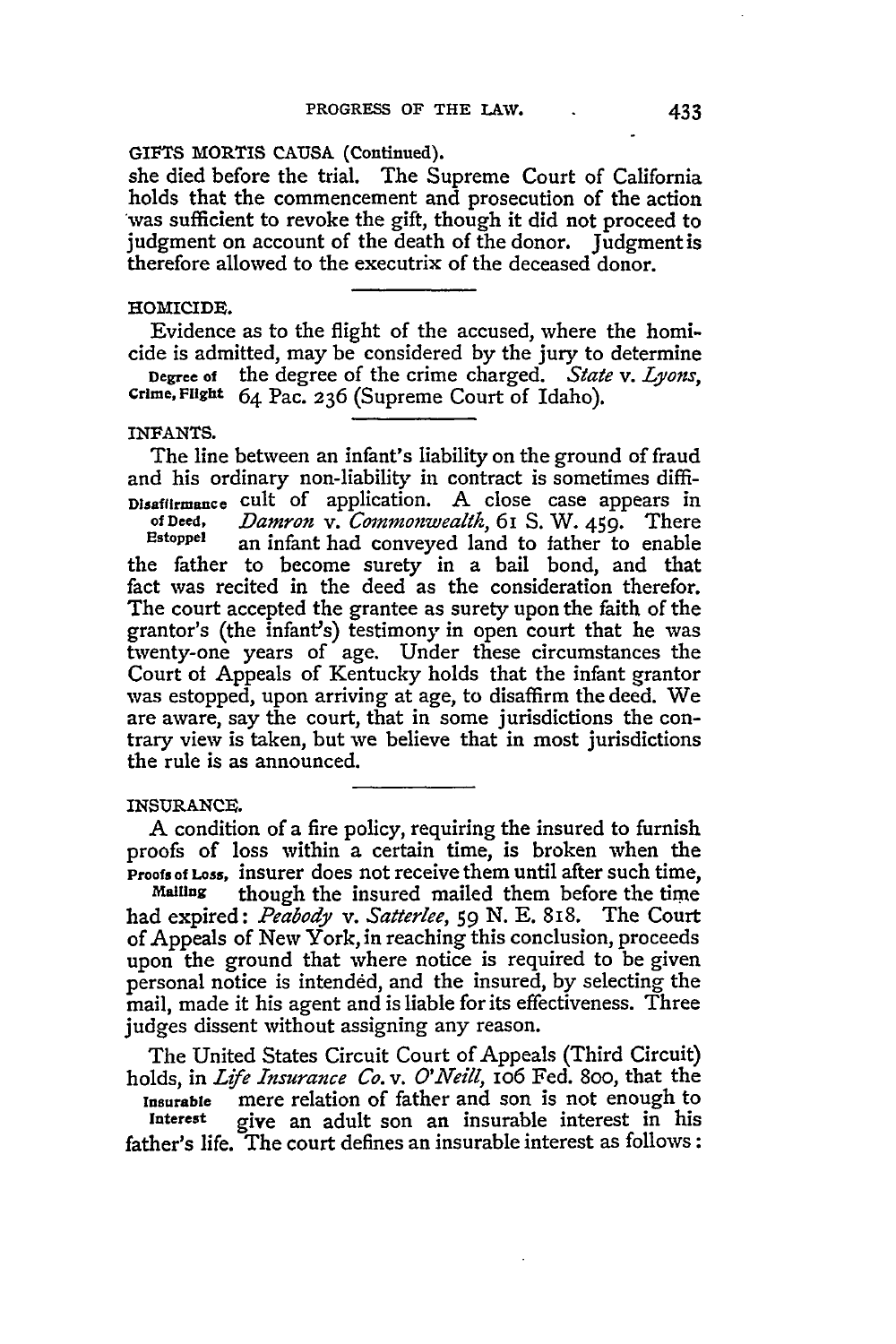#### **INSURANCE** (Continued).

**"** No person has an insurable interest in the life of another unless he would in reasonable probability suffer a pecuniary loss, or fail to make a pecuniary gain by the other's death; or (in some jurisdictions) unless, in the discharge of some undertaking, he has spent money, or is about to spend money, for the other's support or advantage."

## JOINDER OF ACTIONS.

The Supreme Court of Pennsylvania holds, in *Dutton v. Borough of Lansdowne,* 48 Atl. 494, that one injured by a **Defective** defective sidewalk cannot sue the municipality and **Sidewalk** the property owner in the same action on the ground that they are not joint tort feasors, though both may be liable: the owner's liability is primary; and that of the municipality secondary. In case of such misjoinder of actions, the court holds, no recovery may be had against either.

# LANDLORD **AND TENANT.**

The law seems well settled that ordinarily, if a tenant holds over, the landlord may treat him as a trespasser or as tenant **Involuntary** for another year, and collect rent accordingly. But **Holding** Over how if the holding over be involuntary? This question arose in *Sullivan v. George Ringler & Co., 69* N. Y. Supp. 38, under the following circumstances: A. leased to B.; B. sublet to C.; C. against the will of B. held over after the expiration of his own and B.'s term: held that B. was liable for another year's rent at the election of A. The Supreme Court, Appellate Division (Second Department), holds that a tenant will be excused for holding over, only if his removal at the expiration of his lease is rendered impossible by inevitable accident or the act of God, without fault of the party sought to be charged.

Where a landlord and tenant having a lease for one year, but three months of which had run, agreed that the tenant **Changeof** might occupy the building at a fixed sum per **Contract,** month so long as he remained therein, the Supreme **Consideration** Court of Michigan held such agreement valid and binding on the parties, though the rent agreed on was less than the rent fixed on in the lease: *Andre v. Graelner,* 85 N. E. 464. The court proceeds on the theory that the contract is in part executory, and that the tenant might refuse to perform his part and submit to damages, but that he is willing, instead, to enter into this new contract, and that this presents sufficient consideration.

434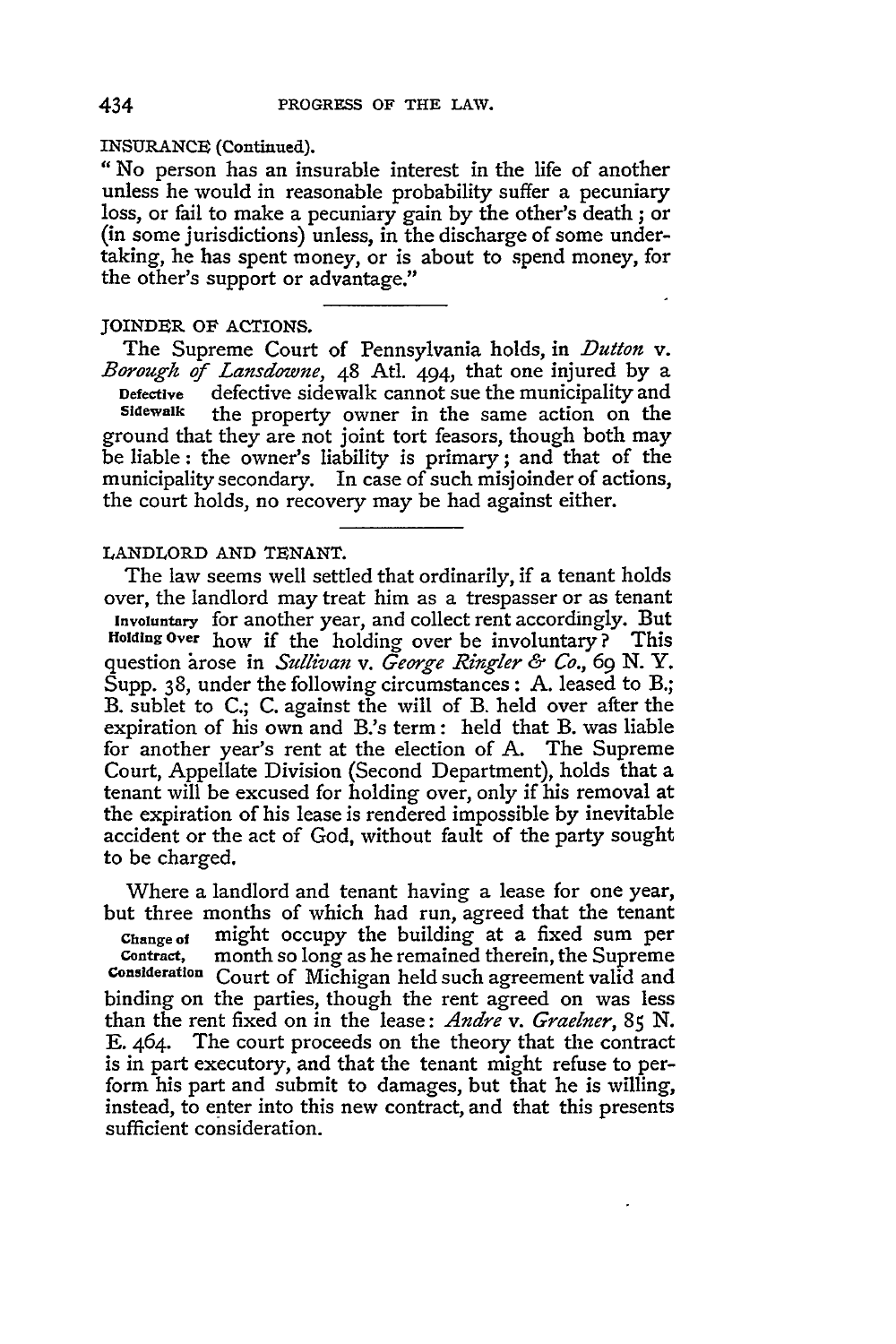### LIMITATIONS **OF** ACTIONS.

It is frequently difficult to draw the line between those defences or rights which are personal to a debtor, and those

**Creditors'** which his creditors may avail themselves of. Such<br>Suits a question is presented in *Callasuay's Admr* y. **Suits** a question is presented in *Callaway's Admnr. v. Saunders,* 38 **S. E.** 182, where the Supreme Court of Appeals of Virginia decides that a creditor may set up the statute of limitations against another creditor of the debtor's estate, though the debtor himself has not relied on that defence.

On the other hand a very similar question came up in *Bresee v. Bradfield,* 38 **S. E.** 196, where there had been a conveyance by a *cestui que trust* to her father the trustee of the *cestu's* interest in the trust estate. It purported to be in satisfaction of her indebtedness to him, and the same court holds that whatever right the *cestui* may have to avoid the conveyance as made between those standing in a trust relation, creditors have no such right on that ground, but if they wish to have it set aside, they must do so on other grounds, *e. g.,* that as to them it is fraudulent. In short, they gain nothing from the fact that the conveyance was between those standing in a fiduciary relation.

The United States Circuit Court of Appeals (Eighth Circuit) holds, in *Deweese v. Smith,* io6 Fed. 438, that the statute of **Assessments** limitations does not commence to run against the **upon** enforcement of the entire liability or against the **Stockholders** enforcement of any particular portion of the liability of the shareholder of a national bank to pay its debts, until the time when the comptroller has declared the entire liability or the particular portion of it in issue to be due.

#### PHYSICIANS.

The statutes requiring of physicians compliance with certain legislative requirements before undertaking the practice of

**Unlawful** medicine are quite general. In *State v. Wilson,* **Practice,** 64 Pac. **23,** the Supreme Court of Kansas holds **Burden of** that in a criminal prosecution for violation of such Proof laws, it devolves on the defendant to produce

evidence tending to show that he has satisfied the requirements of the statutes, *e. g.,* in that state that he has attended certain courses of instruction, and graduated in some medical college, etc. The court bases its decision on the fact that such evidence is not accessible to the state, and is peculiarly within the defendant's knowledge and control. One judge dissents, thinking this decision as to the *onus probandi* marks a radical departure in criminal procedure.